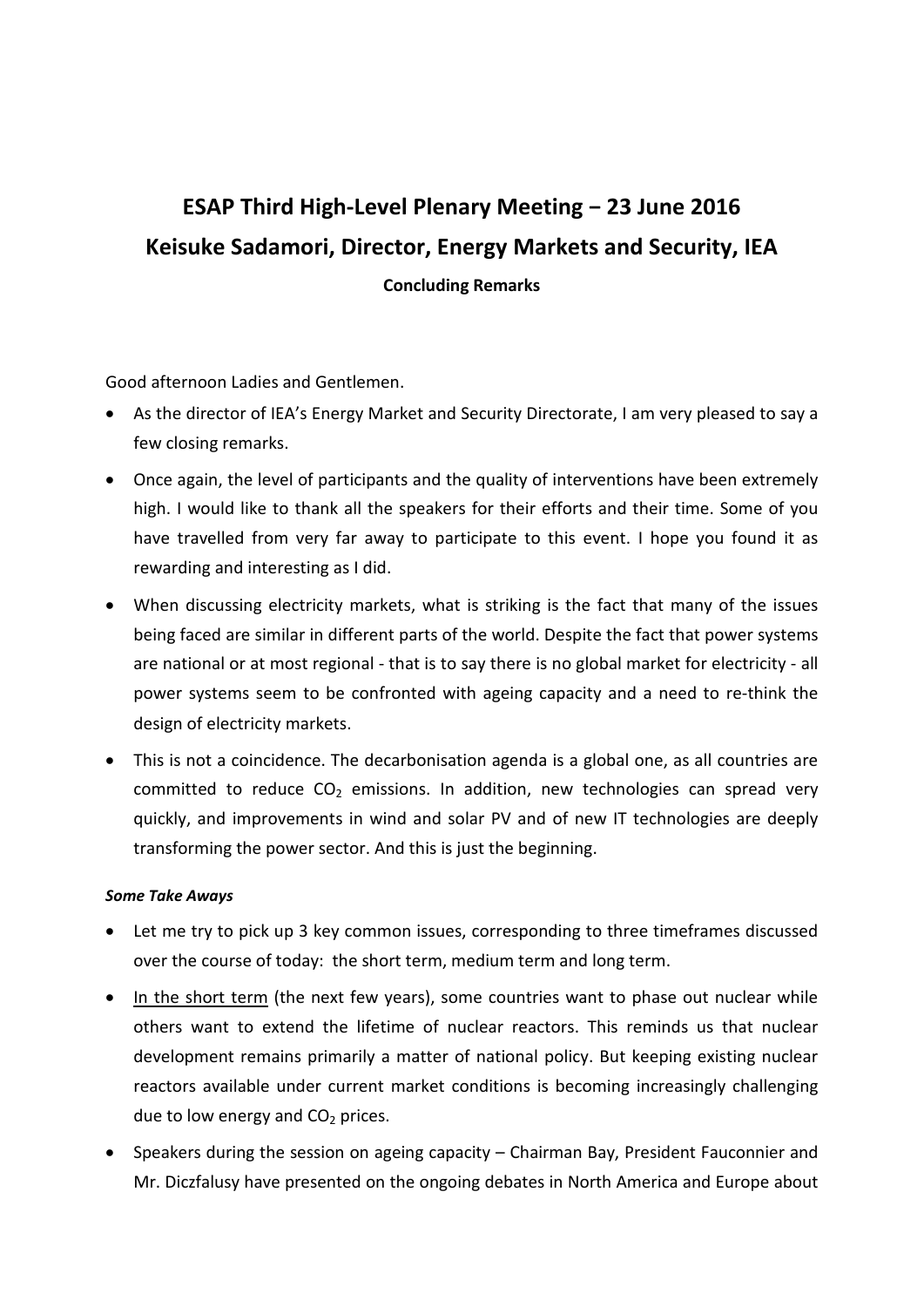the role of nuclear. I would like to sincerely thank them for their honest assessments. I think it is fair to say that this was very useful session for all of us in the audience.

- In the medium term, (the next decade) all countries envision the deployment of higher shares of renewables, most of which will be wind and solar power. This raises many integration issues, not only technical, but also in terms of regulation and market design.
- It is generally agreed that the integration of renewables requires increasing power system flexibility. One key take away is that existing markets can also teach us how to design electricity markets to better tap the existing flexibility potential and to value flexibility.
- Several speakers provided their perspective this morning, from Australia, China, Europe, Japan and the United States. The transition of the power system is a daunting challenge and brings in many uncertainties regarding the path of decarbonisation, including, for example, on carbon pricing policies. Very often, courts have found it necessary to intervene in the decision making process. The power sector has in many ways become less predictable and therefore more risky for investors.
- Consequently, we are moving away from the pure and perfect competitive market framework once envisioned 30 years ago when the deregulation process began.
- Policy makers have to become pragmatic. Interventions to ensure security of supply and, in particular, generation adequacy are going to become more likely during the tumultuous transition to low carbon power systems.
- Capacity mechanisms already exist in most jurisdictions. We concluded in our publication Re-Powering Markets that that capacity mechanism can create a valuable safety net. This is a reality. More attention, however, must be paid to their design.
- Let me be clear here. As our Executive Director Fatih Birol said at the start of today's program, energy security is in the DNA of this agency. We firmly believe that decarbonisation cannot be achieved at the expense of electricity security. Governments still have a role to play to ensure that market arrangements deliver a high level of reliability that is needed for our modern economies.
- The third session discussed the longer-term decarbonisation issu*e*: beyond 2030, what can we reasonably say about power markets? We already know that more efforts will have to be made to be on track with the decarbonisation goals laid out in the Paris Agreement and, in particular, the target to limit the global increase in temperature "well below" 2°C.